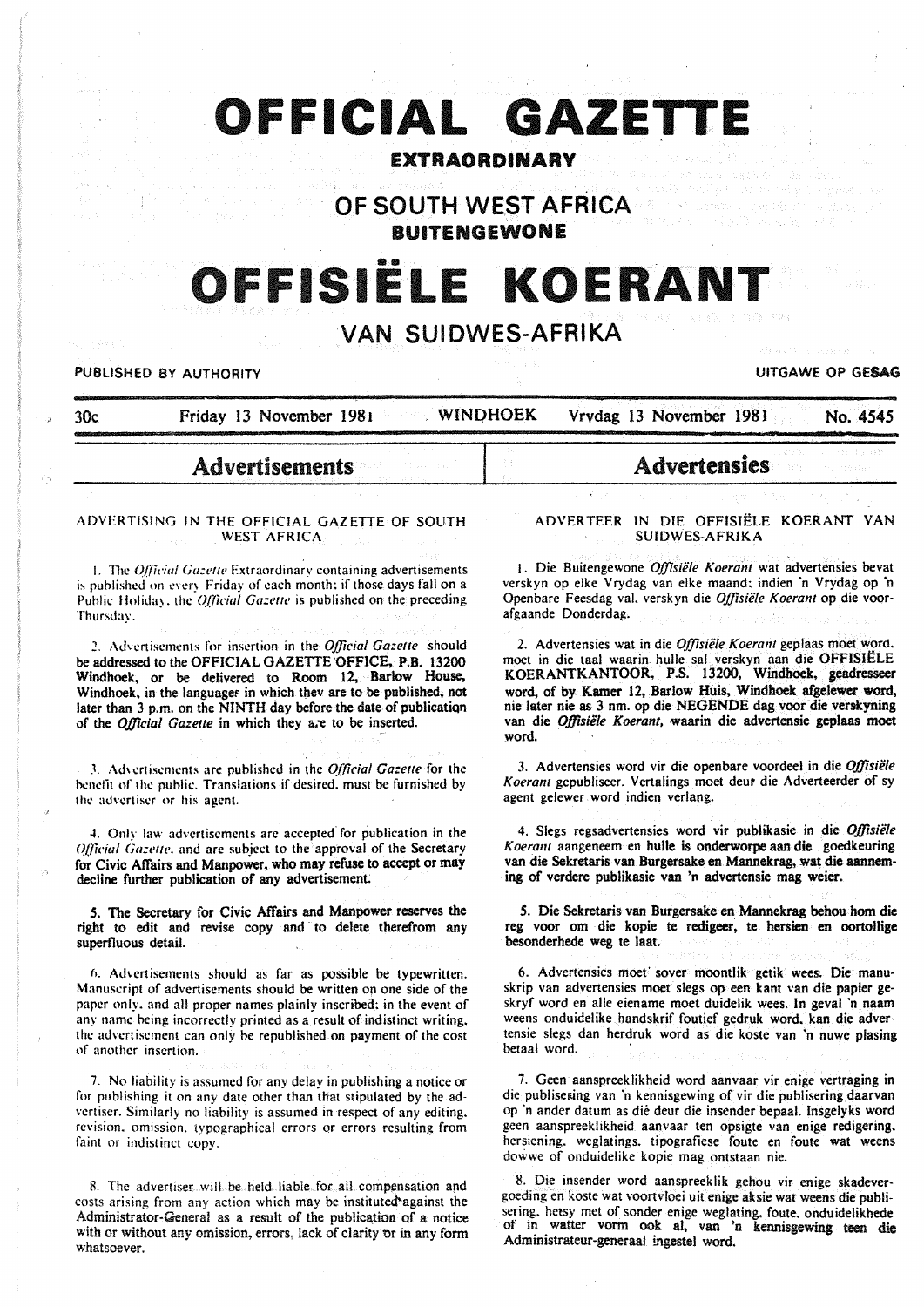9. The subscription for the *Official Gazette* is Rl2,50 per annum, post free in this Territory and the Republic of South Africa, obtainable from Messrs. The Suidwes-Drukkery Limited, P.O. Box 2196, Windhoek. Postage must be prepaid by overseas subscribers. Single copies of the *Official Gazette* may be obtained from The Suidwes-Drukkery, Limited, P. 0. Box 2196, Windhoek, at the price of 30 c per copy. Copies are kept in stock for only two years.

10. The charge for the insertion of notices is as follows and is payable in the form of cheques, bills, postal or money orders:

#### LIST OF FIXED TARIFF RATES

| <b>Standardised notices</b>                                                                                                                                                                   | Rate per<br>insertion |
|-----------------------------------------------------------------------------------------------------------------------------------------------------------------------------------------------|-----------------------|
|                                                                                                                                                                                               | R                     |
| Administration of Estates Acts notices: Forms J. 297                                                                                                                                          |                       |
|                                                                                                                                                                                               | 2,00                  |
|                                                                                                                                                                                               | 5.00                  |
|                                                                                                                                                                                               | 5,00                  |
| Change of name (four insertions)                                                                                                                                                              | 25,00                 |
|                                                                                                                                                                                               | 6,00                  |
| Insolvency Act and Company Acts notices: J 28, J 29,                                                                                                                                          |                       |
|                                                                                                                                                                                               | 4,00                  |
|                                                                                                                                                                                               |                       |
| N.B. - Forms 2 and 6 - additional statements ac-<br>cording to word count table, added to the basic<br>tariff.                                                                                |                       |
|                                                                                                                                                                                               | 2,00                  |
|                                                                                                                                                                                               |                       |
| Naturalisation notices (including a reprint for the ad-                                                                                                                                       |                       |
|                                                                                                                                                                                               | 2.00                  |
| Slum Clearance Court notices, per premises                                                                                                                                                    | 4,00                  |
| Third party insurance claims for compensation                                                                                                                                                 | 2.50                  |
| Unclaimed moneys - only in the extraordinary                                                                                                                                                  |                       |
| Official Gazette, closing date 15 January (per en-                                                                                                                                            |                       |
| try of "name, address and amount")                                                                                                                                                            | 0,80                  |
| Non-standardised notices                                                                                                                                                                      |                       |
|                                                                                                                                                                                               |                       |
| Company notices:                                                                                                                                                                              |                       |
| Short notices: Meetings, resolutions, offer of com-<br>promise, conversion of company, voluntary<br>windings-up; closing of transfer or members'<br>registers and/or declaration of dividends | 11,00                 |
|                                                                                                                                                                                               |                       |
| Declaration of dividend with profit statements, in-                                                                                                                                           |                       |
|                                                                                                                                                                                               | 25,00                 |
| Long notices: Transfers, changes with respect to                                                                                                                                              |                       |
| shares or capital, redemptions, resolutions, volun-                                                                                                                                           |                       |
| tary liquidations                                                                                                                                                                             | 37,00<br>7,00         |
| Liquidator's and other appointees' notices                                                                                                                                                    |                       |
| Liquor Licence notices (in extraordinary Gazettes,                                                                                                                                            |                       |
| viz. June/Tvl, November/Cape, January/O.F.S.,                                                                                                                                                 |                       |
| April/Natal), per bilingual application                                                                                                                                                       | 7,00                  |
| Orders of the Court:                                                                                                                                                                          |                       |
| Provisional and final liquidations or sequestra-                                                                                                                                              |                       |
|                                                                                                                                                                                               | 14.00                 |
| Reductions or changes in capital mergers, offer of                                                                                                                                            |                       |
|                                                                                                                                                                                               | 37,00                 |
| Judicial managements, curator bonis and similar                                                                                                                                               |                       |
|                                                                                                                                                                                               | 37,00                 |
| Extension of return date $\dots \dots \dots \dots \dots \dots \dots \dots \dots$                                                                                                              | 4,00                  |
| Supersessions and discharge of petitions (J 158)                                                                                                                                              | 4,00                  |
|                                                                                                                                                                                               |                       |
| Sales in execution and other public sales:                                                                                                                                                    |                       |
|                                                                                                                                                                                               | 18,00                 |
| Public auctions, sales and tenders:                                                                                                                                                           |                       |
|                                                                                                                                                                                               | 6,00                  |
|                                                                                                                                                                                               | 15,00                 |
|                                                                                                                                                                                               |                       |

9. Die jaarlikse intekengeld op die *Offisiiile K oerant is* R 12.50 posvry in hierdie Gebied en die Republiek van Suid-Afrika, verkrygbaar by die here Die Suidwes-Drukkery Beperk, Posb 1s 2196, Windhoek. Oorsese intekenaars moet posgeld vooruit beta il. Enkel eksemplare van die *Offisiiile Koerant* is verkrygbaar van die here Die Suidwes-Drukkery Beperk, Posbus 2196, Windhoek, :een 30c per eksemplaar: Eksemplare word vir slegs twee jaar in ' oorraad gehou.

10. Die koste vir die plasing van kennisgewings is soos volg en is betaalbaar bY, wyse van tjeks, wissels, pos- of geldorders:

# LYS VAN VASTE TARIEWE

| Gestandaardiseerde kennisgewings                                                                                                                                                                  | Tarief per<br>plasing |
|---------------------------------------------------------------------------------------------------------------------------------------------------------------------------------------------------|-----------------------|
|                                                                                                                                                                                                   | R                     |
|                                                                                                                                                                                                   | 6,00<br>5.00          |
| Boedelwettekennisgewings: Vorms J. 297, J. 295, J.                                                                                                                                                | 2.00                  |
| Derdeparty-assuransie-eise om skadevergoeding<br>Insolvensiewet- en maatskappywettekennisgewings: J                                                                                               | 2.50                  |
|                                                                                                                                                                                                   | 4.00                  |
| L.W. - Vorms 2 en 6 - bykomstige verklarings<br>volgens woordetal-tabel, toegevoeg tot die basiese<br>tarief                                                                                      |                       |
| Naamsverandering (vier plasings)<br>Naturalisasiekennisgewings (insluitende 'n herdruk vir                                                                                                        | 25.00                 |
| Onopgeëiste geld - slegs in die buitengewone Offi-                                                                                                                                                | 2.00                  |
| siële Koerant, sluitingsdatum 15 Januarie (per in-                                                                                                                                                |                       |
| skrywing van "naam, adres en bedrag")                                                                                                                                                             | 0.80                  |
|                                                                                                                                                                                                   | 5.00                  |
| Slumopruimingshofkennisgewings, per perseel                                                                                                                                                       | 4,00                  |
| Verlore lewensversekeringspolisse                                                                                                                                                                 | 2.00                  |
|                                                                                                                                                                                                   |                       |
| Nie-gestandaardiseerde kennisgewings<br>Dranklisensie-kennisgewings (in buitengewone Offi-<br>siële koeranie, t.w. Junie/Tvl. November/Kaap.<br>Januarie/O.V.S., April/Natal) per tweetalige aan- |                       |
|                                                                                                                                                                                                   | 7.00                  |
| Geregtelike en ander openbare verkope:                                                                                                                                                            |                       |
|                                                                                                                                                                                                   | 18.00                 |
|                                                                                                                                                                                                   |                       |
|                                                                                                                                                                                                   | 6,00                  |
|                                                                                                                                                                                                   | 15.00                 |
|                                                                                                                                                                                                   | 23,00                 |
| Handelsmerke in Suidwes-Afrika                                                                                                                                                                    | 11.00                 |
| Likwidateurs en añder aangesteldes se kennisgewings                                                                                                                                               | 7.00                  |
|                                                                                                                                                                                                   |                       |
| Maatskappykennisgewings:                                                                                                                                                                          |                       |
| Kort kennisgewings: Vergaderings, besluite, aan-                                                                                                                                                  |                       |
| bod van skikking, omskepping van maatskappy,                                                                                                                                                      |                       |
| vrywillige likwidasies, ens.; sluiting van oordrag-                                                                                                                                               |                       |
| of lederegisters en/of verklarings van dividende<br>Verklaring van dividende met profytstate, notas in-                                                                                           | 11.00                 |
|                                                                                                                                                                                                   | 25.00                 |
| Lang kennisgewings: Oordragte, veranderings met<br>betrekking tot aandele of kapitaal, aflossings, be-                                                                                            |                       |
| sluite, vrywillige likwidasies                                                                                                                                                                    | 37.00                 |
| Orders van die Hof:                                                                                                                                                                               |                       |
| Voorlopige en finale likwidasies of sekwestrasies<br>Verlatings of veranderings in kapitaal, samesmel-                                                                                            | 14.00                 |
| Geregtelike besture, kurator bonis en soortgelyke                                                                                                                                                 | 37,00                 |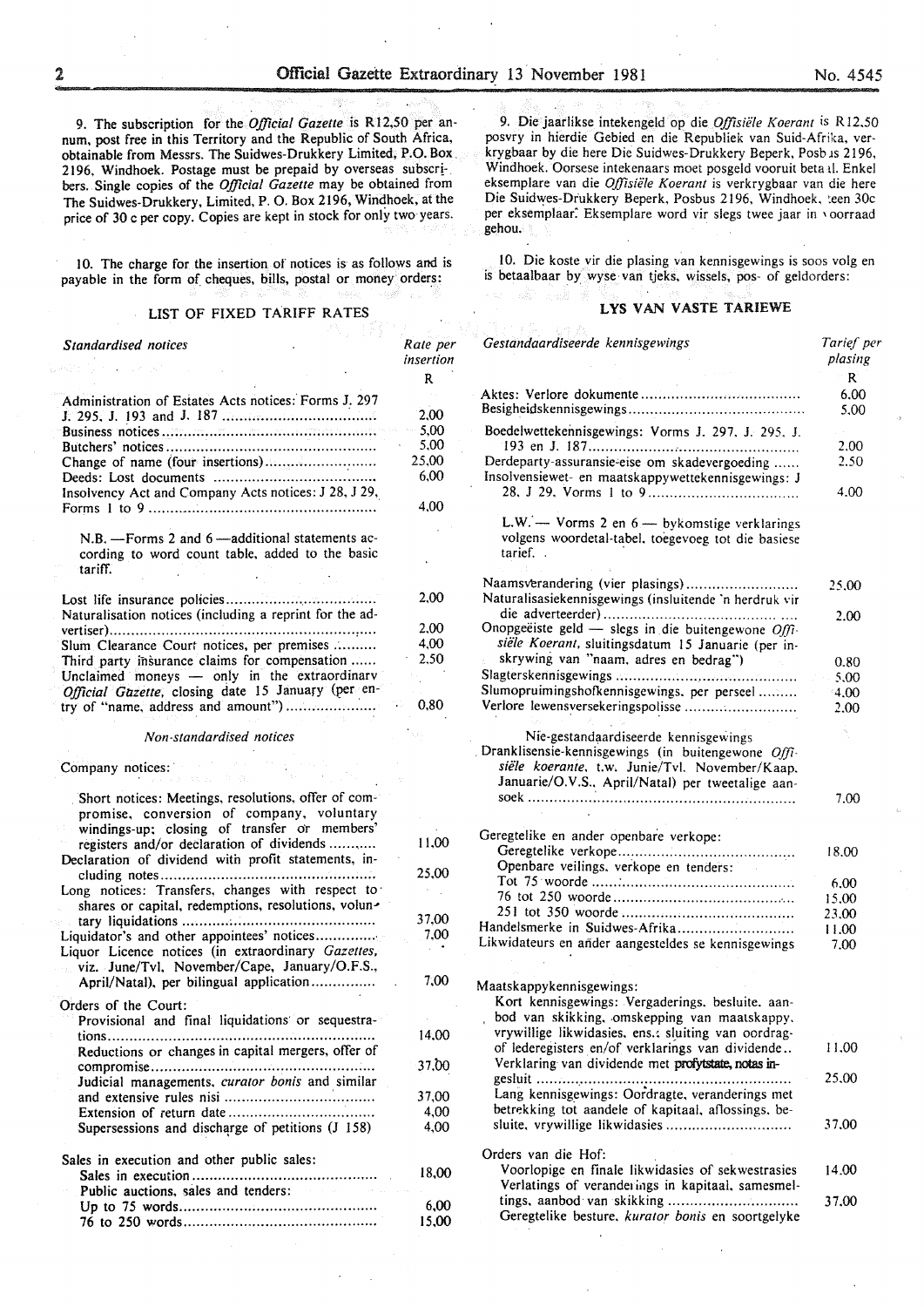#### Vorm/Form J 187

# LIQUIDATION AND DISTRIBUTION ACCOUNTS IN DECEASED ESTATES LYING FOR INSPECTION

In terms of section  $35(5)$  of Act 66 of 1965, notice is hereby given that copies of the liquidation and distribution accounts (first and final. *unless otherwise stated)* in the estates specified below will be open for the inspection of all persons interested therein for a period of 21 days (or shorter or longer *if specially stated)* from the date specified or from the date of publication hereof, whichever may be the later. and at the offices of the Masters and Magistrates as stated.

Should no objection thereto be lodged with the Masters concem- .:d during the specified period. the executors will proceed to make payments in accordance with the accounts.

70/80 - BOOIS Leon Harold Windhoek Tweede F. M. Oehl Trust Windhoek

356/81 - FREl Otto Johann 130728 5016 000 "Dir Ellis" distrik Windhoek Windhoek R. H. Meyeridricks, Bestuurder, Santamtrust Beperk. Posbus 4333. Kaapstad

440/1980 - ZSCHOKKE Hildegard Mathilde Ida (born Böhning) 040716 0020 00 I c/o Woker Flats, Haus Altona, Moltke Street, Swakopmund Windhoek Lorentz & Bone Swakopmund

89/81 - NEUMEISTER Friedrich Wilhelm 911128 01 0001 9 No. 4 Kurze Street Swakopmund P.O. Box 684 Lorentz & Bone P.O. Box 646<sup>-</sup> Swakopmund

379/81 - AHRENS Doris Muriel 070808-0035-00-7 Windhoek Barclays Nasionale Bank Beperk Windhoek

#### Vorm/Form J 193

# NOTICE TO CREDITORS IN DECEASED ESTATES

All persons having claims against the estates mentioned below are hereby called upon to lodge their claims with the executors concerned. within 30 days (or otherwise as indicated) calculated from the date of publication hereof. The information is given in the following order: Estate number. surname and christian names; date of birth. identity number. last address, date of death; surviving spouse's names, surname date of birth and identity number; name and address of executor or authorised agent. period allowed for lodgement of claims if *other than* 30 *days.* 

en uitgebreide bevele nisi ................................ . Verlenging van keerdatum ............................... . Tersydestellings en afwysings van petisies (J 158) 37,00 4,00 4,00

## UKWIDASIE- EN DISTRIBUSlEREKENING IN BESTORWE BOEDELS WAT TER INSAE LÊ

Ingevolge artikel 35(5) van Wet 66 van 1965, word hierby kennis gegee dat duplikate van die likwidasie- en distribusierekenings (eerste en finale, *tensy anders vermeld)* in die boedels hieronder vermeld, in die kantore van die Meesters en Landdroste soos vermeld eri gedurende 'n tydperk van 21 dae (of korter of Ianger *indien spesiaal vermeld)* vanaf gemelde datums of vanaf datum van publikasie hiervan, as dit later is, ter insae lê van alle persone wat daarby belang het.

. Indien binne genoemde tydperk geen besware daarteen by die betrokke Meesters ingedien word nie, gaan die eksekuteurs oor tot die uitbetalings ingevolge gemelde rekenings.

42/81 - VISAGIE Josias Alexander 180713-5021-00-1 Windhoek Margaretha Wilhelmina Visagie (gebore Dreyer) 240926-0008-00-9 Tweede en Finale Barclays-Nasionale Bank Beperk Windhoek

226/81 - NELL Johannes Dawid 4308255026000 Otavi Barclays-Nasionale Bank Beperk Windhoek

493/80- VERCUEIL Magdalena Alberta 200118-0009-00-9 Langstraat, Mariental aanvullende Mariental Barclays-Nasionale Bank Beperk Windhoek<br>416/80 - THERO

- THERON Petrus Jacobus 080408-5016-00-9 aanvullende, Okahandja Barclays-Nasionale Bank Beperk Windhoek

# KENNISGEWING AAN KREDITEURE IN BESTORWE BOEDELS

Aile persone wat vorderinge het teen die boedels hieronder vermeld, word hierby versoek om hul vorderinge by die betrokke eksekuteurs en binne 'n tydperk van 30 dae (of andersins soos aangedui) gereken vanaf die datum van publikasie hiervan in te !ewer. Die inligting word verstrek in die volgorde: Boedelnommer, familienaam en voorname, geboortedatum, persoonsnommer; laaste adres, datum oorlede; nagelate eggenoot(note) se name, familienaam, geboortedatum en persoonsnommer; naam en adres van eksekuteurs of gemagtigde agent, tydperk toegelaat vir lewering van vorderings *indien anders as* 30 *dae.* 

409/81 · - FOURIE Joseph Johannes Windhoek 3.5.1940 4005035028005 Gobabis 13 Augustus 1981 Gerita Johanna Fourie 22 Januarie 1941 4101220100037 Barclays-Nasionale Bank Beperk Windhoek

423/81 *:--* RALL John Martin Windhoek 17.2.1931 3102175046003 Oranjemund 22 September 1981 Marthina Jacoba Louw Rail 26.5.1937 370526022000 Barclays-Nasionale Bank Beperk Windhoek

441/81 - STIER Else Klara Lucie Windhoek 18-01-1898 Susanne Grauheim Windhoek 23-09-1981 Barclays-National Bank Limited Windhoek

410/81 - THERON Jacobus Cornelius Windhoek 4 September 1916 160904 5007 00 9 Lt Lampenstraat 98. Gobabis Volkskas Beperk Boedelafdeling Suidwes-Afrika Posbus 383 Pretoria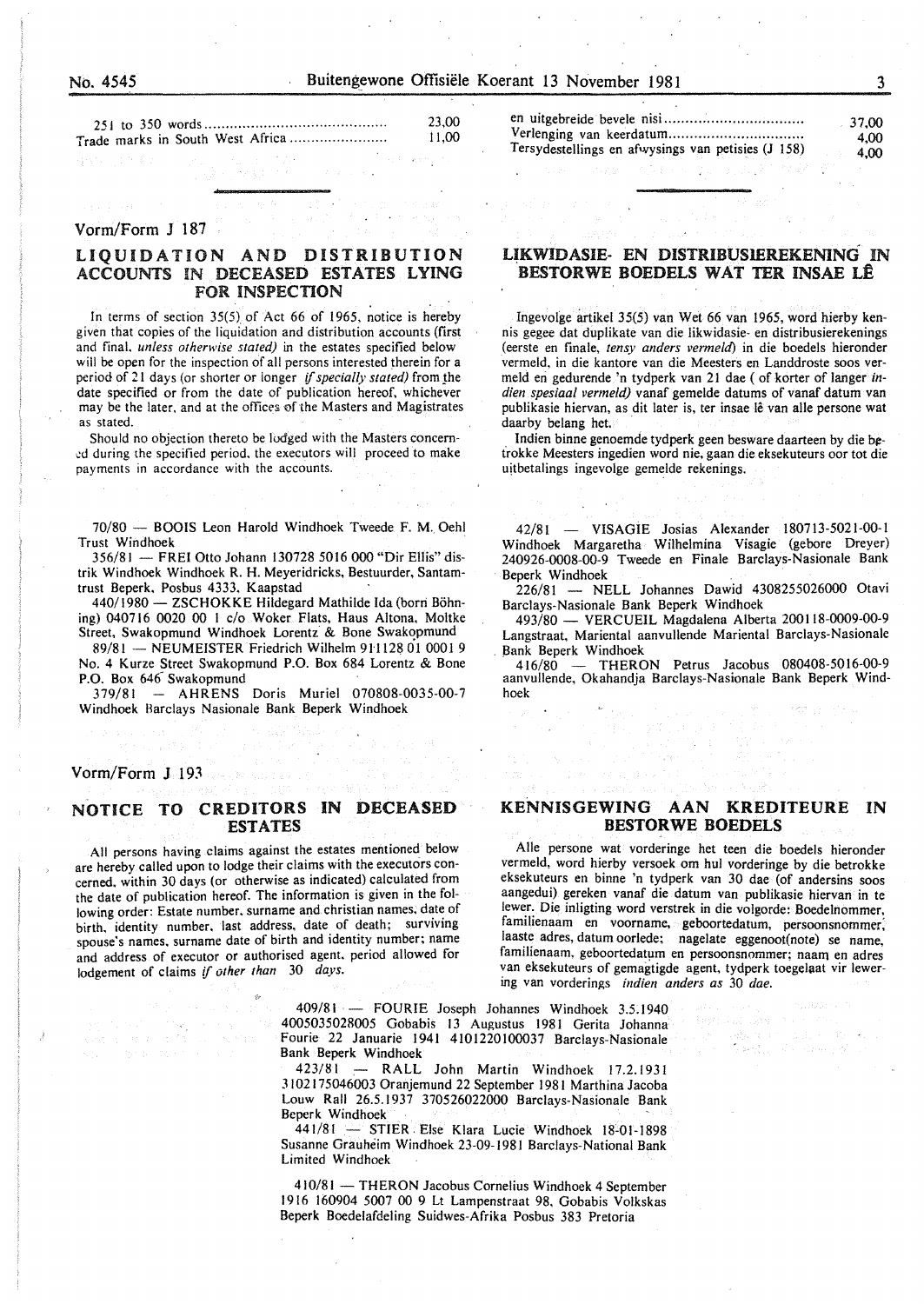## Vorm/Form 519

#### LIQUIDATION AND DISTRIBUTION ACCOUNT IN DE-CEASED ESTATE LYING FOR INSPECTION

In terms of section 35 (5) of Act .66 of 1965 notice is hereby given that the liquidation and distribution account in the Estate specified in the Schedule will be open for the inspection of all persons interested therein for a period of 21 days from the date of publication hereof (or otherwise as indicated) at the offices of the Master of the Supreme Court and Magistrate, as stated.

Should no objection thereto be lodged with the Master during the .specified period, the Executor will proceed to make payment in ac- :cordance therewith.

429/81 - THAL Louise Marie Windhoek Eerste en finale Likwidasie en Distribusierekening 13/11/1981 Windhoek Standard Bank SWA Ltd. Windhoek

294/81 - BRAND Hendrik Pieter 1112055019006 Aranos Eerste en Finale Likwidasie- en Distribusierekening Brand Susanna Sophia Hendrika 13 November 1981 Windhoek Aranos Standard Bank SW A Beperk Windhoek

375/81 - VERMAAK Salmon Cornelius Johannes 2404245018 009 Gobabis Eerste en Finale Likwidasie- en Distribusierekening Vermaak Hester Maria 13 November 1981 Windhoek Gobabis Standard Bank SWA Beperk Windhoek

. 386/81 - .VENTER Pieter Jan Hendrik 920408 5002 003 Otavi Eerste en Finale Likwidasie- en Distribusierekening Venter Machel Maria 13 November 198 I. Windhoek Otavi Standard Bank SWA Bpk. Windhoek

ROSTER ROBBER (1970) and the CROSSET

WishWoodsk RSB

▲ Fill Book ピー

#### Vorm/Form l

Seeps HRK ove

#### APpOINTMENT OF TRUSTEES AND LIQUIDATORS AND PROOF OF CLAIMS IN SEQUESTRATED ESTATES OR COMPANIES BEING WOUND UP

i i i santa estas politikaj en la provincia

Pursuant to sections 40(3), 56(3) and 77 of the Insolvency Act, 1936. sections 129, 179 and 182 of the Companies Act, 1926 and sections 339. 366, 375(5)(b) and 402 of the Companies Act, 1973, notice is hereby given that the persons mentioned below have been appointed trustees or liquidators, as the case may be and the persons indebted to the estates or companies are required to pay their debts to them forthwith unless otherwise indicated.

Meetings of creditors or contributories of the, said estates or companies will be held on the dates and at the times and places mentioned below, for proof of claims against the estates or companies, for the purpose of receiving the trustees' or liquidators' reports as to the affairs and conditions of the estates or companies and for giving the trustees or liquidators directions concerning the sale or recovery of any parts of the estates or assets of the companies or concerning any matter relating to the administration thereof.

The particulars are given in the following order: Number of estate/company; name and description of estate/company; name and address of trustee .or liquidator and date, hour and place of meeting and period within which debt must be paid, if this is not to be done forthwith.

#### LIKWIDASIE EN DISTRIBUSIEREKENING IN BESTORWE BOEDEL WAT TER INSAE LÊ

Ingevolge artikel 35 (5) van Wet 66 van 1965 word hierby kennis gegee dat die likwidasie- en distribusierekening in die Boedel in die Bylae vermeld in die kantore van die Meester van die Hooggeregshof en Landdros soos vermeld vir 'n tydperk·van 21 dae vanaf die datum van publikasie hiervan (of andersins soos aangedui) ter insae sal le vir aile persone wat daarby belang het.

Indien geen besware daarteen by die Meester binne die gemelde tydperk ingedien word nie, sal die eksekuteur tot uitbetaling daarvolgens oorgaan.

457/81 - ARNOLD Hans Werner 30/7/1924 240730 5009 00 8 Omaruru 18/9/1981 30 dae Windhoek SWA Standard Bank Bpk. Windhoek

401/81 DEYSEL William George 29/4/1918 180429 5027 00 I Mariental.9/4/1981 Deysel Phyllis Margaret 30 dae Windhoek SWA Standard Bank Beperk Windhoek

PENDERIS Johannes Hendrikus 28.8.1905 050828 *5005* 00 7 Otjiwarongo I 1.10.1981 30 dae W mdhoek SW A Standard Bank SWA Beperk Windhoek

458/81 - DU PLESSIS Casper Jan Harm 01.04.1930 30040!509002 Gobabis 05.10.1981 30 dae Windhoek SWA Standard Bank SWA Beperk Windhoek

trans of Forest Integrity in Allie

우리 이 학습관

AANSTELLJNG VAN KURATORS EN LIKWIDATEURS EN BEWYS VAN VORDERINGS IN GESEKWESTREERDE BOEDELS OF MAATSKAPPYE IN LIKWIDASIE

(主)作为某物产

lngevolge artikels 40(3), 56(3) en 77 van die Jnsolvensiewet, 1936, artikels I 29, 179 en 182 van die Maatskappywet, 1926 en artikels 339, 366, 375(5)(b) en 402 van die Maatskappywet, 1973, word hierby kennis gegee dat die persone hieronder vermeld as kurators of likwidateurs aangestel is, na gelang van die geval, en dat persone wat enigiets aan die boedels of maatskappye;verskuldig is die skulde, tensy anders vermeld, onmiddellik by genoemde kurators of likwidateurs moet betaal. Byeenkomste van skuldeisers of kontribuante van genoemde boedels of maatskappye sal gehou word op die datums, ure en plekke hieronder vermeld vir; die bewys van vorderings teen die boedels of maatskappye, vir die ontvangs van die verslae van die kurators of likwidateurs oor die sake en toestand van die boedels of maatskappye en om opdragte aan die kurators of likwidateurs uit te reik betreffende die verkoop of opvordering van gedeeltes van die boedels of bates van die maat skappye of betreffende aangeleenthede rakende die beheer daarvan.

Die besonderhede word verstrek in die volgorde: Nommer van boedel/maatskappy; naam en beskrywing van boedel/maatskappy: . naam en adres van kurator of likwidateur, en datum, uur en plek van byeenkoms en tydperk waarin skuld betaal moet word. indien dit nie onmiddellik moet geskied nie.

WIS/81 Granite Mining Contraction Namibia (Pty) Ltd. (In Liquidation) Dr 0. F. C. Herrigel of Security Trust S.W.A. (Pty) Ltd. P.O. Box 3599 Windhoek Wednesday 25th November 1981 at · 10.00 a.m. at the offices of the Master of the Supreme Court. Windhoek

layet i

alaka Maria ya Marekani ya Marekani ya Marekani ya Marekani ya Marekani ya Marekani ya Marekani ya Marekani ya

and 1.6 million) considers a graph relationship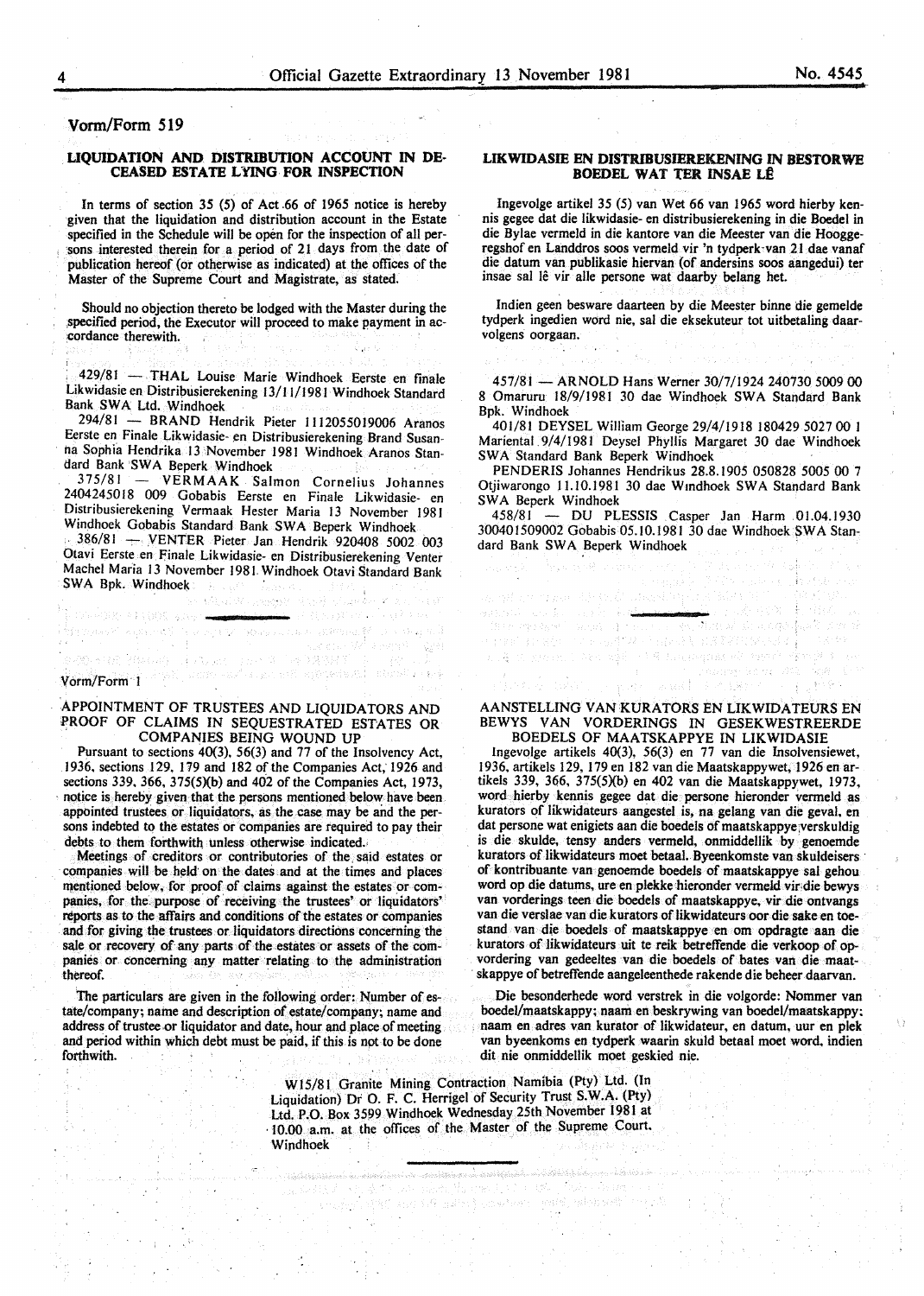#### Vorm/Form 297

#### NOTICE FOR ELECTION OF EXECUTORS AND/OR TUTORS.

#### ELECTION OF EXECUTORS AND TUTOR\$

The Estates of the Persons mentioned in the subjoined Schedule being unrepresented, interested, interested parties are hereby given notice by Masters of the Supereme Courts of South Africa, that meetings will be held in the several Estates at the dates, times and places specified, for the purpose of selecting some Person or Persons, for approval by the respective Masters, as fit and proper to be appointed by them as Executors or Tutors, as the case may be.

Meetings in a town in which there is a Master's Office, will be held before the Master; elsewhere they will be held before the Magistrate.

 $N.B.$  - Items indicated by a  $*$  on the left hand side, denote the election of a Tutor; otherwise an Executor is to be elected.

#### KENNIS VIR VERKIESING VAN EKSEKUTEURS EN/OF VOOGDE

#### VERKIESING VAN EKSEKUTEURS EN VOOGDE

Aangesien die Boedels van die Persone vermeld in onderstaande Bylae nie verteenwoordig is nie, word hierby deur Meesters van die Hooggeregshowe van Suid-Afrika aan belanghebbendes kennis gegee, dat byeenkomste ten opsigte van die verskillende Boedels op die datums, tye en plekke vermeld, gehou sal word met die doel om 'n Persoon of Persone te kies vir goedkeuring deur die onderskeie Meesters as geskik en bekwaam om deur hulle aangestel te word as Eksekuteurs of Voogde, na gelang van omstandighede.

In 'n stad waarin 'n Kantoor van 'n Meester is, word die byeenkoms voor die Meester gehou en in ander plekke voor die Landdros.

L:W. - Items aan die linkerkant met 'n \* gemerk, dui aan die verkiesing van 'n Voog; andersins word 'n Eksekuteur gekies.

474/81 - TIBOOTH Gottfried Dietrich Veeboer 24 Augustus 81 20-11-81 10 vm Meester van die Hooggeregshof Windhoek

## Vorm/Form 2

# MEETING OF CREDITORS IN SEQUESTRATED ESTATES OR COMPANIES BEING WOUND UP

Pursuant to sections 41 and 42 of the Insolvency Act, 1936, sections 179 and 182 of the Companies Act. 1926. and sections 339 and 366 of the Companies Act. 1973. notice is hereby given that a meeting of creditors will be held in the sequestrated estate or companies being wound up, mentioned below. indicating the number of estate/company: the name and description of estate/company: the date. hour and place of meeting and the purpose of meeting.

Meetings in a place in which there is a Master's Office. will be held before the Master: elsewhere they will be held before the Magistrate.

#### BYEENKOMS VAN SKULDEISERS GESEKWESTREERDE BOEDELS MAATSKAPPYE IN LIKWIDASIE IN OF

Ingevolge artikels 41 en 42 van die Insolvensiewet, 1936. ar- ' tikels 179 en 182 van die Maatskappywet. 1926. en artikels 3 39 en 366 van die Maatskappywet, 1973. word hierby kennis gegee dat 'n byeenkoms van skuldeisers in die gesekwestreerde boedels of maatskappye in likwidasie hieronder vermeld. gehou sal word met aanduiding van die nommer van boedel/maatskappy: die naam en beskrywing van boedel/maatskappy: die datum. uur en plek van byeenkoms en die doe! van byeenkoms.

In ·n plek waarin 'n kantoor van 'n Meester is. word die byeenkoms voor die Meester gehou en in ander plekke voor die Landdros.

 $W4/81$  - Omatako Bandesentrum (Pty) Ltd. (In Liquidation) Wednesday 25th November 1981 at 10 a.m. before the Master of the Supreme Court. Windhoek Proof of Claims

# Vorm/Form 5

# PAYMENT OF DIVIDENDS AND COLLECTION OF CONTRIBUTIONS IN SEQUESTRATED ESTATES OR COMPANIES BEING WOUND UP

. The liquidation accounts and plans of distribution or contribution in the sequestrated estates or companies being wound up, as the case may. be, mentioned below having been confirmed on the date therein mentioned, notice is hereby given, pursuant to section 113 (1) of the Insolvency Act, 1936, section 139 (2) of the Companies Act, 1926, and section 409(2) of the Companies Act, 1973, that dividends are in tlie course of payment.or contributions are in the course of collection in the said estates or companies as set forth below and that every creditor liable to contribution is required to pay to the trustee or liquidator the amount for which he is liable at the address mentioned below.

### UITKEER VAN DIVIDENDE EN INSAMELING VAN KONTRIBUSIES IN GESEKWESTREERDE BOFDELS OF MAATSKAPPYE IN LIKWIDASIE

Nademaal die likwidasierekenings en distribusie- of kontribusierekenings in die gesekwestreerde boedels of maatskappye. in likwidasie, na gelang van die geval. hieronder vermeld op die . atums daarir. vermeld, bekragtig is, word hierby ingevolge artikel 113 (1) van die Insolvensiewet, 1936. artikel 139 (2) van die Maatskappywet, 1926, en artikel 409 (2) van die Maatskappywet. 1973 kennis gcgee dat uitbetaling van dividende of insameling van kontribnsies aan die gang is in genoemde boedels of maatskappye soos hieronder uiteengesit en dat elke kontribusiepligtige skuldeiser die bedrag deur horn verskuldig by die adres hieronder genoem aan die kurator of likwidateur moet betaal.

W23/74 - Insolvent Estate R. R. Krämer 7th October 1981 Dividend Being Paid D 'O'N. Mathews Trustee Trust & Mining Co  $(Pty)$ , Ltd. P.O. Box 82 Windhoek 9000

W24/74 Insolvent Estate P. M. Gums 7th October 1981 Dividend being paid D.O'N. Mathews Trustee Trust & Mining Co (Pty) Ltd. P.O. Box 82 Windhoek 9000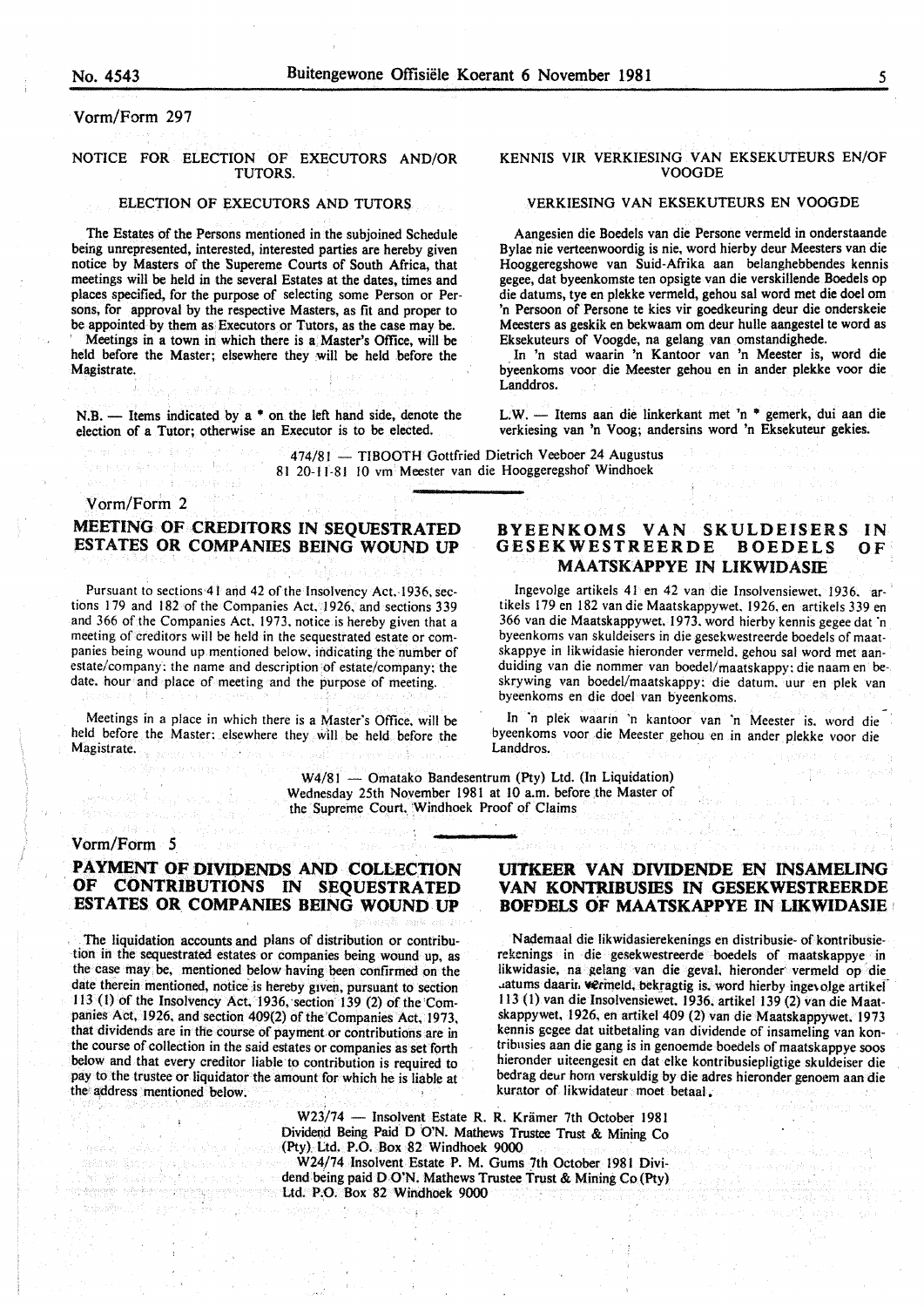en

#### IN THE SUPREME COURT OF SOUTH AFRICA (SOUTH WEST AFRICA DIVISION)

In the matter between:

#### THE ADMINISTRATOR GENERAL FOR THE TERRITORY OF SOUTH WEST AFRICA

Execution creditor

and

GERT JOHANNES STEFANUS KARSTENS

Execution Debtor

#### NOTICE OF SALE IN EXECUTION OF IMMOVABLE PROPERTY

IN EXECUTION of a judgement of the South West Africa Division of the Supreme Court of South Africa, given on the 5th JUNE. 1981. in the abovementioned suit, and by virtue of a Writ of Execution issued on the 7th day of AUGUST, 1981, a judical sale by public auction will be held at the premises of the Usakos Hotel. Usakos on FRIDAY, the lith day of DECEMBER, 1981 at IOhOO of the undermentioned property of the Execution Debtor on the Conditions to be read out by the Auctioneer, the Deputysheriff. Usakos. at the time of the sale and which Conditions may be inspected prior to the sale at the offices of the Deputy-sheriff at 45 Kaizer Wilhelm Street, Usakos.

I. CERTAIN Remaining Portion of Erf no. 16 USAKOS Township SITUATE in the Municipality of USAKOS REGISTRATION DIVISION H MEASURING 1058 (one nil five eight) square metres

2. CERTAIN Portion A of Erf no. 15 USAKOS Township SITUATE in the Municipality of USAKOS REGISTRATION DIVISION H MEASURING 800,60 (Eight nil nil comma six nil) sq. metres HELD by virtue of Deed of Transfer no 1426/1967 dd 21.9.67.

The following information is furnished re the improvements on the property, though in this respect nothin is guaranteed. the sale being voctstoots:

I Public bar. I Private bar with function/dining hall, I Lounge room, I Dining hall. Kitchen (with stoves), Managers flat with 2 bedrooms. bathroom. lounge and kitchen. 7 Bedrooms with communal bath and toilet facilities. 1 bedroom with shower and toilet, 8 bedrooms with bath and toilets. 3 storerooms. facilities for offsales. washingroom. enclosed varandah.

#### Terms as **to payment**

1. The purchase price shall be paid as to a deposit of 10% in cash on the signing of the Conditions of Sale at the fall of the hammer and the balance remaining. together with interest to date of registration of transfer at the rate of 10% per annum, shall be paid or secured by a bank or building society guarantee to be delivered within 3 (three) days of date of sale.

- 2. The Purchaser shall be liable for and upon signing the Conditions of Sale shall pay to the Deputy-Sheriff his charges. costs . and commission for the sale.
- 3. The Purchaser shall further be liable for and shall pay on demand all sums necessary for and incidental to effecting registration of transfer of the property in his name. inCluding transfer and stamp duties and all fees and costs of transfer and all arrear and current municipal rates and taxes.

#### IN DIE HOOGGEREGSHOF VAN SUID-AFRIKA (SUIDWES-AFRIKA AFDELING)

In die saak tussen:

#### ADMINISTRATEUR-GENERAAL VIR DIE GEBIED VAN SUIDWES-AFRIKA

Eksekusieskuldeiser

#### GERT JOHANNES STEFANUS KARSTENS Eksekusieskuldenaar

#### KENNISGEWING VAN VERKOPING IN EKSEKUSIE VAN ONROERENDE EIENDOM

TER UITVOERING van 'n vonnis van die Suidwes-Afrika Afdeling van die Hooggeregshof van Suid-Afrika, gegee op die 5de dag van JUNIE 1981, en kragtens 'n Lasbrief tot Uitwinning gedateer die 7de dag van AUGUSTUS 1981, sal 'n openbare geregtelike veiling gehou word te Erf nr. 16, USAKOS op VRYDAG die 11de dag van DESEMBER 1981 om 10h00 van die hiernagemelde ~ eiendom, behorende aan die Eksekusieskuldenaar onderhewig aan die Voorwaardes wat deur die afslaer. die Adjunkbalju, Usakos ten tye van die veiling uitgelees sal word en welke Voorwaardes voor die veiling by die kantoor van die Adjunk-balju te Kaiser Wilhelm straat nr. 45, Usakos, besigtig kan word:

- I. SEKERE Resterende Gedeelte van Erf nr. 16 USAKOS Dorp REGISTRASIEAFDELING H GELEE in die Munisipaliteit van Usakos GROOT 1058 (een nul vyf agt) vierkante meter
- 2. SEKERE Gedeelte A van Erf nr. 15 USAKOS Dorp; REGISTRASIEAFDELING H GELEE in die Munisipaliteit van Usakos; GROOT 8000,60 (Agt nul nul komma ses nul) vierkante meter GEHOU kragtens Akte van Transport nr. 1426/1967 gedateer 21 September 1967

Die volgende inligting met betrekking tot die verbeterings op die eiendom word verstrek, dog niks word in hierdie opsig gewaarborg nie, vanweë die feit dat die verkopings voetstoots geskied:

I Publieke kroeg, I Private kroeg met funksie/eetsaal, 1 Sitkamer, I Eetkamer, Kombuis (uitgerus met stowe), Bestuurderswoonstel met 2 slaapkamers, badkamer, sitkamer en kombuis, 7 slaapkamers met gemeenskaplike bad en toiletgeriewe, I slaapkamer met stort en toilet, 8 slaapkamers met bad en toilette elk, 3 stoorkamers, Plek vir buiteverkope, Waskamer, Toegeboude veranda.

#### Terme van **Betaling**

- I. Die koopprys sal betaal word teen 10% daarvan in kontant by ondertekening van die Verkoopsvoorwaardes na die toeslaan van die bod en die onbetaalde balans, tesame met rente tot datum van registrasie van transport teen 'n kocrs van 10% per jaar sal betaal of verseker word deur 'n bank of bougenootskapwaarborg, gelewer te word binne 3 (drie) dae na datum van die verkoping.
- 2. Die Koper sal verantwoordelik wees vir en teen ondertekening van die Verkoopsvoorwaardes betaling maak aan die Adjunkbalju van sy fooie, koste en kommissie met betrekking tot die verkoping.
- 3. Die Koper sal verder verantwoordelik wees vir en sal hy op aanvraag betaling maak van aile bedrae wat nodig is om registrasie van transport van die eiendom in sy naam te bewerkstellig, insluitende here- en seelregte en aile oordragsfooie en koste, asook aile agterstallige en lopende munisipale belastings en heffings.